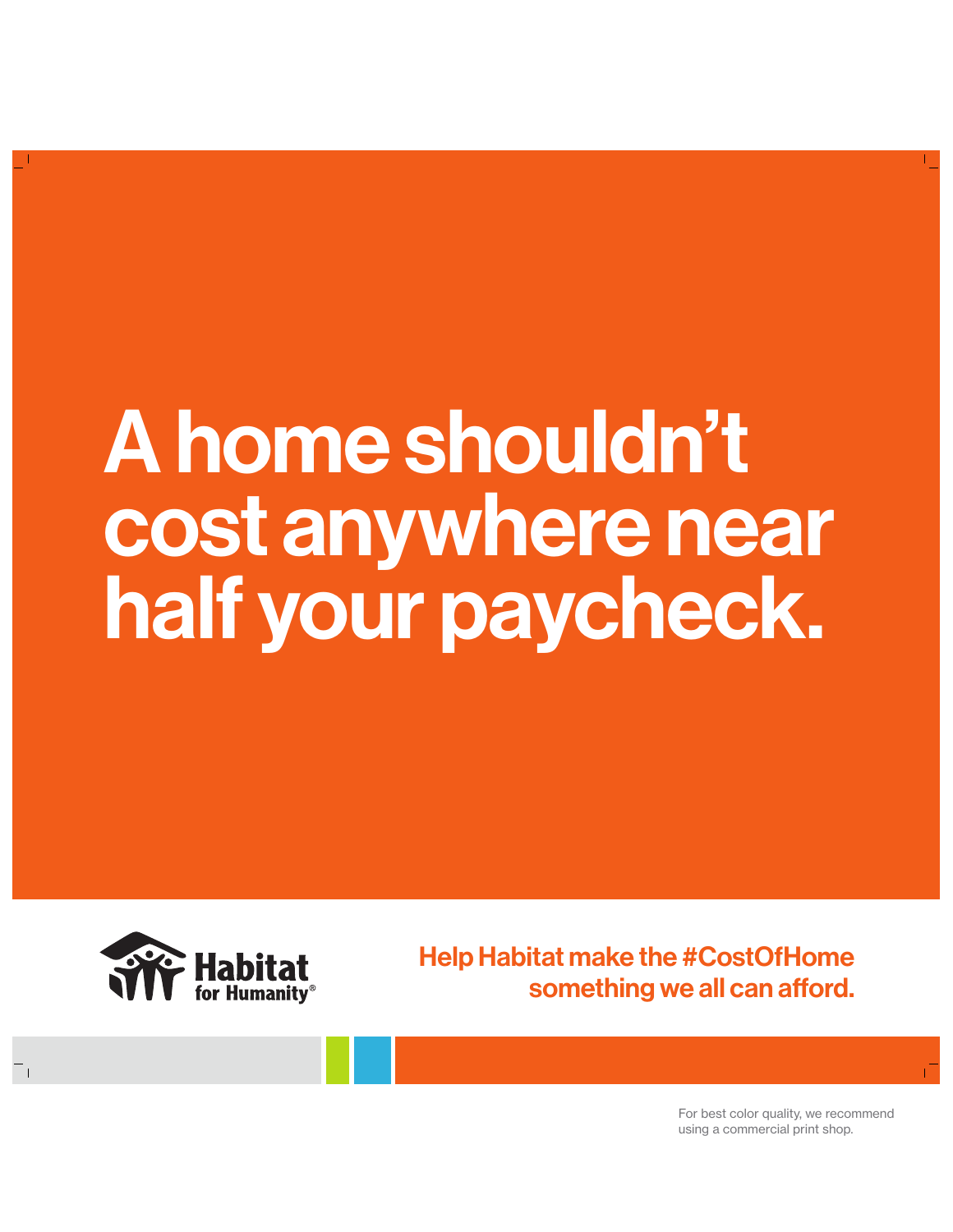### 1 in 6 U.S. households pay half or more of their income on housing.

### Let's do something about it.



Help Habitat make the #CostOfHome something we all can afford.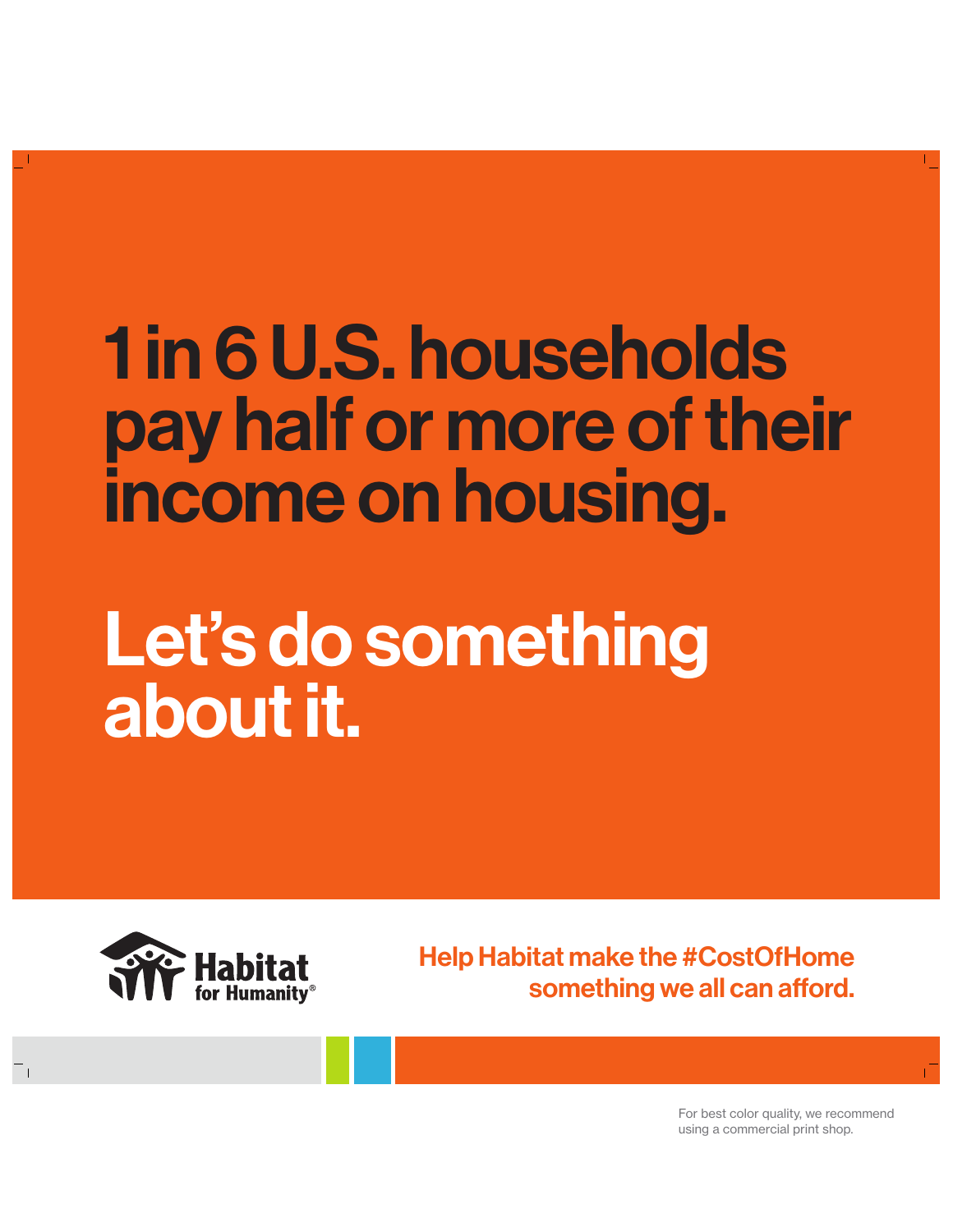#### A safe home. Nutritious food. Health care. Reliable transportation.

### Which would you choose?



Help Habitat make the #CostOfHome something we all can afford.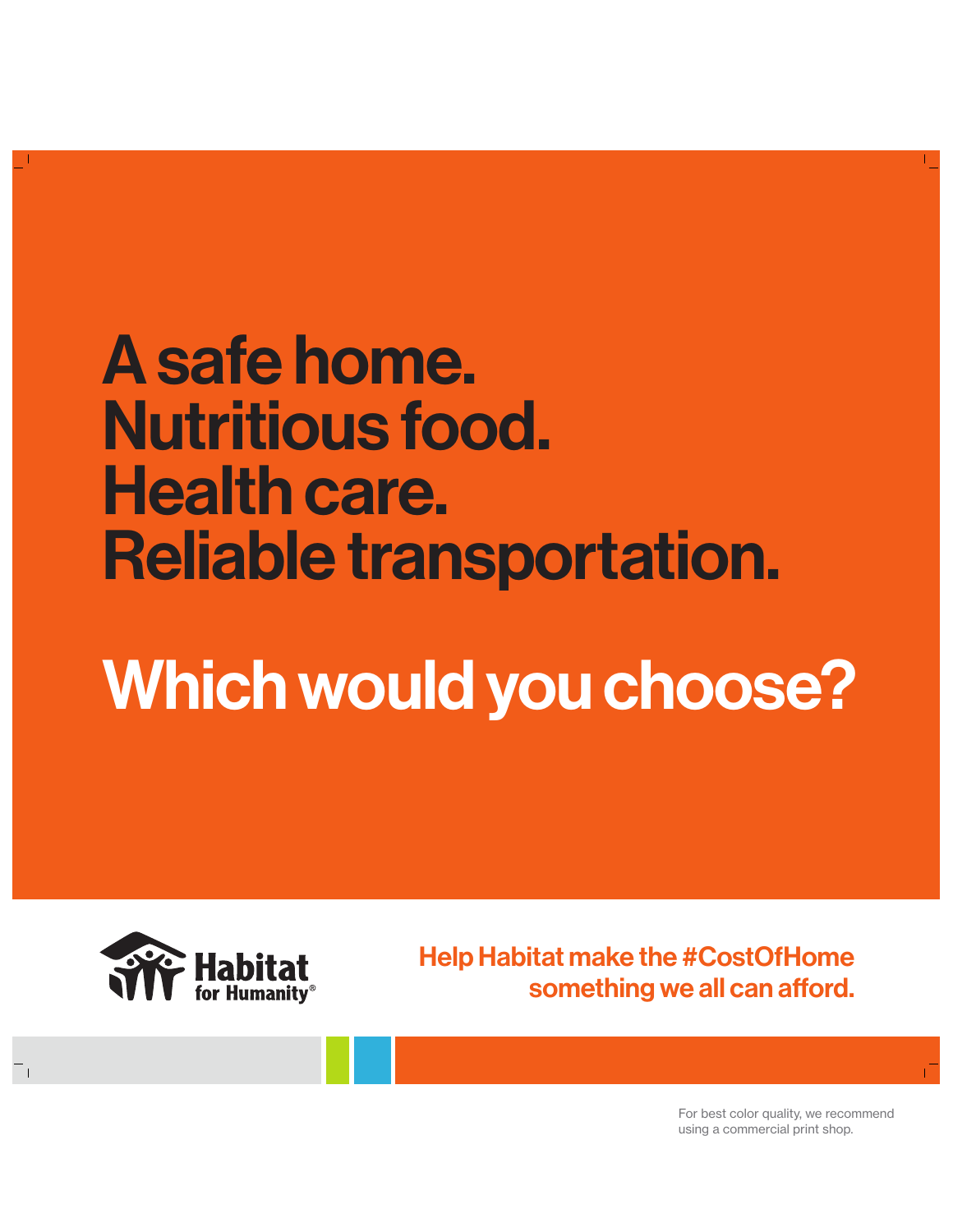# Help make the #CostOfHome something we all can afford.

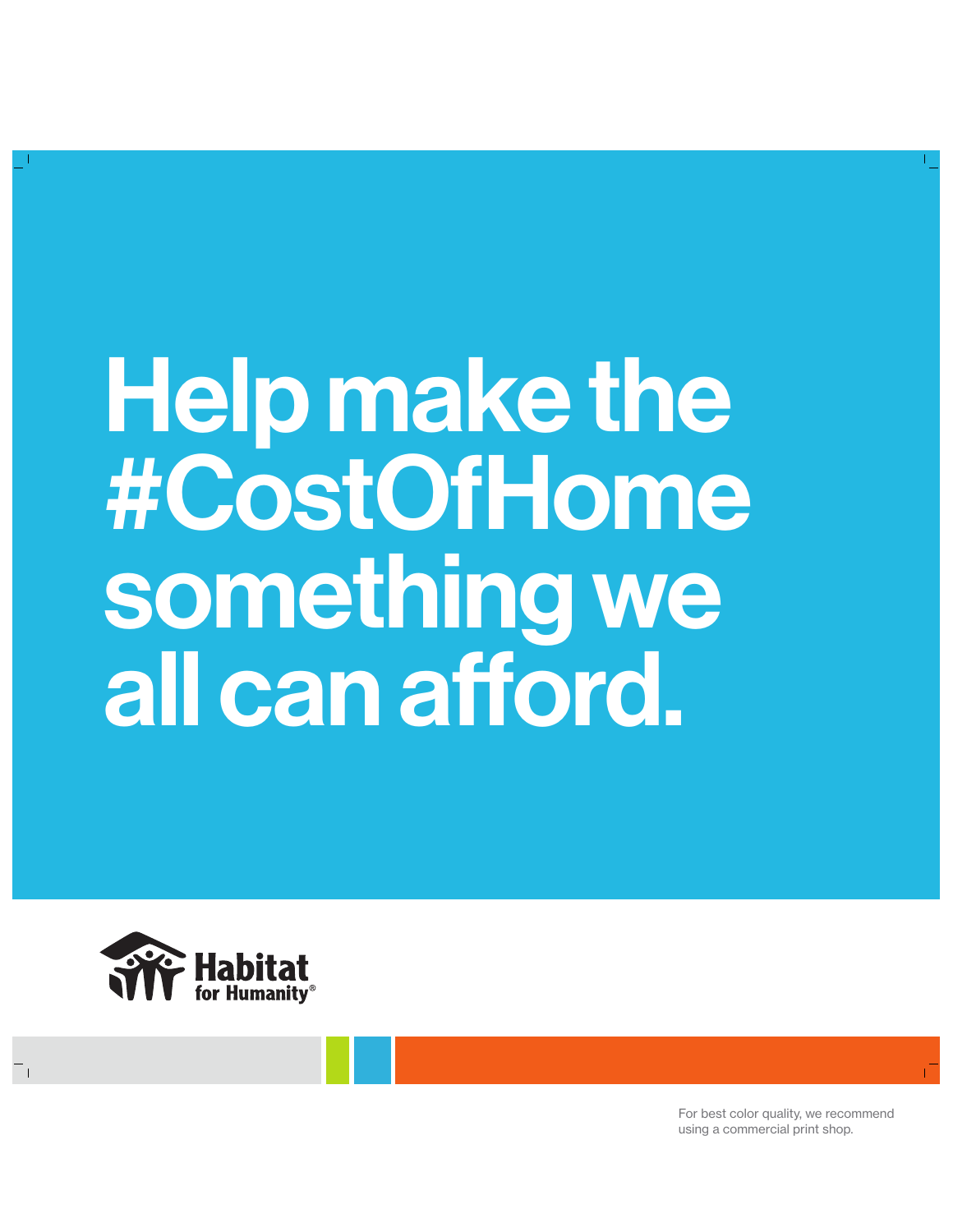#### I'm working to ensure that no family has to pay anywhere near half their paycheck for housing.



Help Habitat make the #CostOfHome something we all can afford.